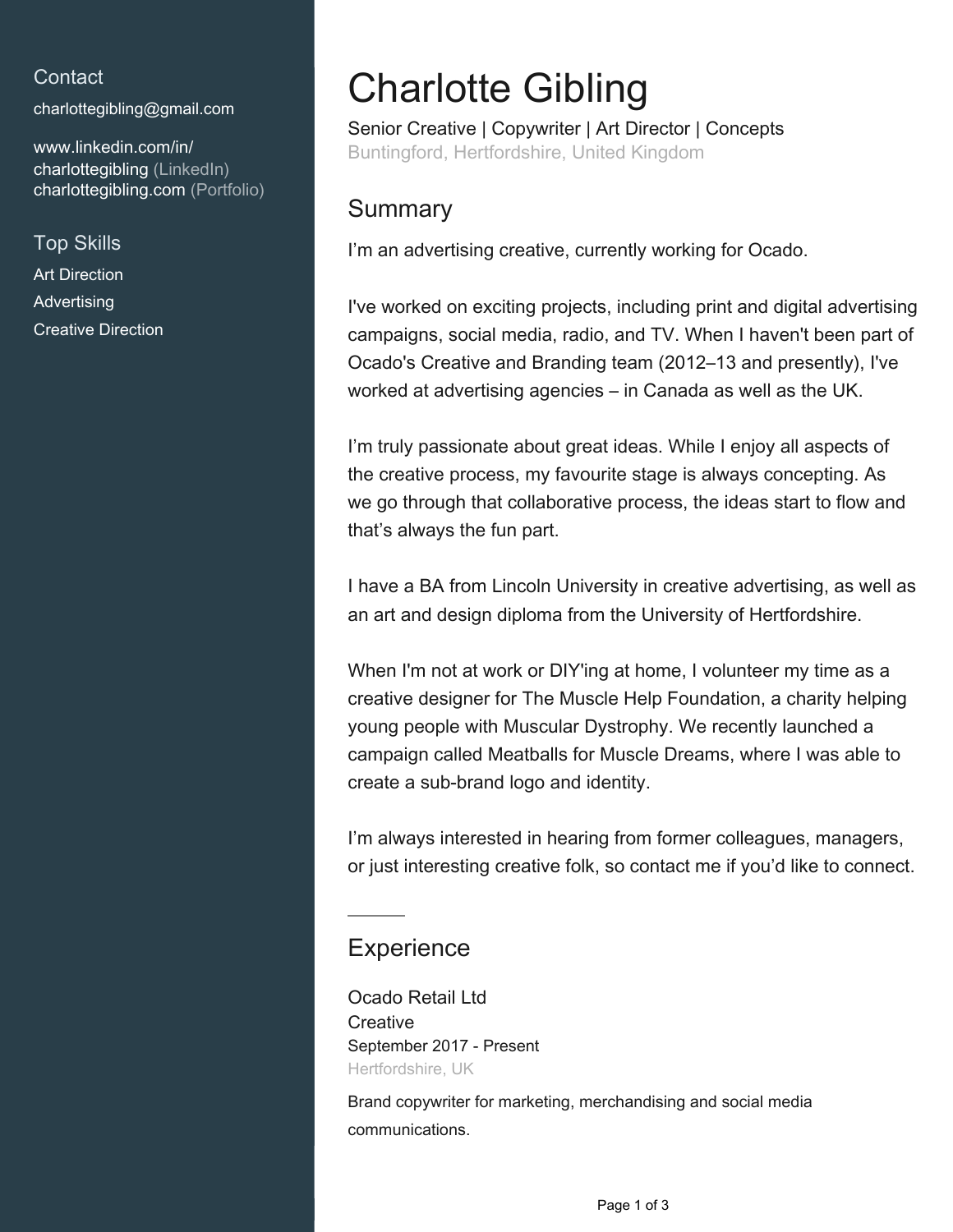Conceptual creative for Ocado and Ocado Zoom across print, digital and motion.

Leading art direction for the launch of Ocado Zoom through creative concepts, photography direction and design.

Phoenix Advertising Group Senior Copywriter & Designer September 2015 - August 2017 (2 years) Saskatchewan, Canada

Writing for Great Western Brewing, Access Communications, Conexus Credit Union, Taylor Automotive Group, Co-op Refinery Complex, Global Ag Risk Solutions, SaskPower, Saskatchewan Ministry of Finance and Saskatchewan Ministry of the Economy.

Design and art direction for clients such as Cornerstone Credit Union, Globe Theatre, Economic Development Regina and Kahkewistahaw First Nation.

Brown Communications Group 2 years 5 months

Associate Creative Director March 2014 - September 2015 (1 year 7 months) Saskatchewan, Canada

Associate creative director across all agency accounts. Designing for both print and web, as well as writing copy for all marketing channels. Clients include: SaskTel, Elections Saskatchewan, Regina Public Library, Concentra, Regina Bypass and MacKenzie Art Gallery.

Art Director & Copywriter May 2013 - March 2014 (11 months) Saskatchewan, Canada

Lead art director and copywriter on the SaskTel account, working on the TV and internet portfolios across print, TV, radio and digital. Other clients include; Saskachewan Workers' Compensation Board (WCB), TEDxRegina, NABS Saskatchewan and Oak Park Living.

Ocado **Creative** May 2012 - May 2013 (1 year 1 month) Hertfordshire, UK